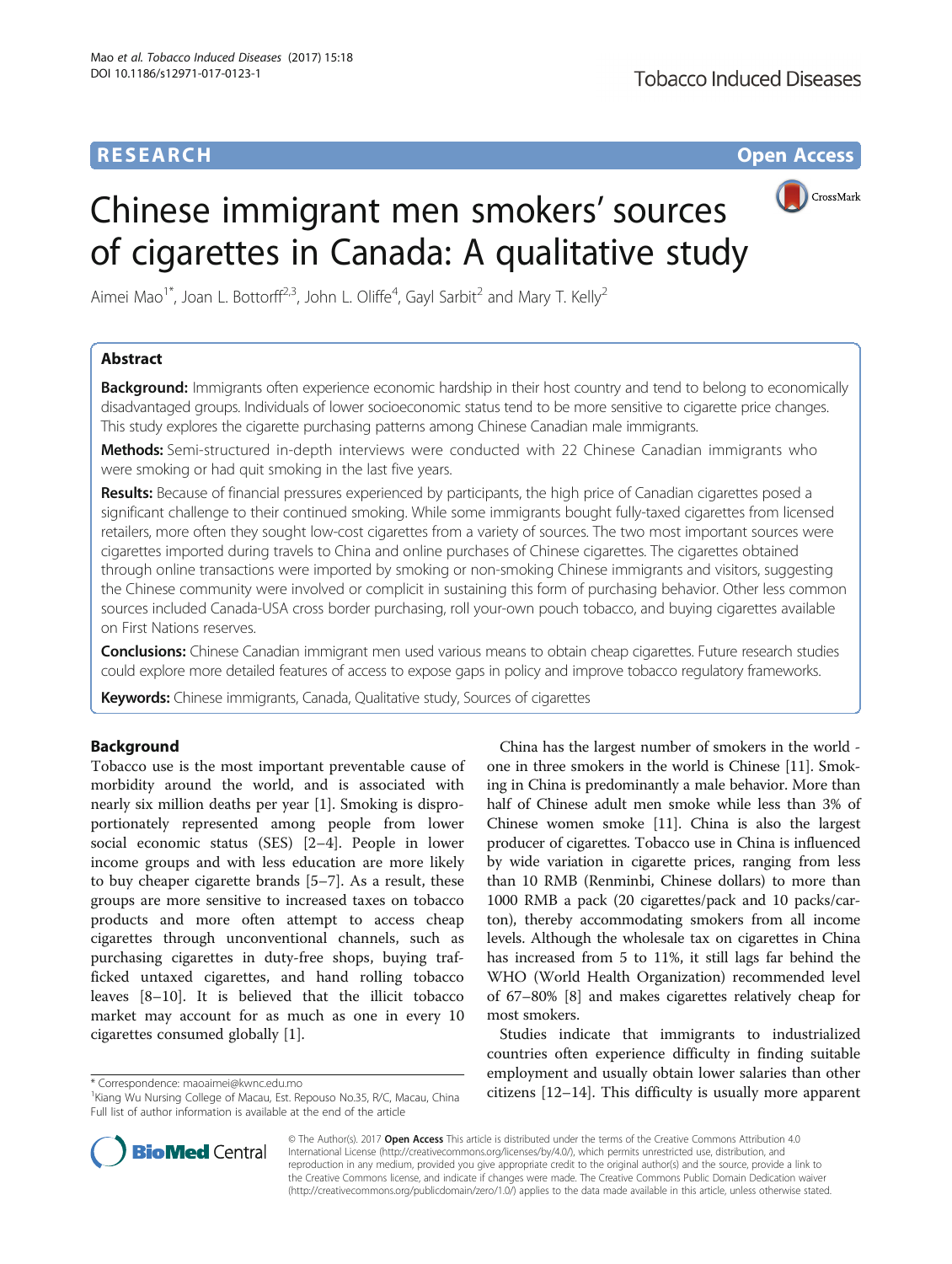among new immigrants than long-term immigrants, but nonetheless immigrants often belong to social and economically disadvantaged groups [[7, 15](#page-7-0)–[17\]](#page-7-0). Inversely, new immigrants from cultures with high smoking prevalence also smoke more than older immigrants and mainstream populations before they adapt their smoking patterns to the norms of the new environment [[18\]](#page-7-0).

Chinese male smokers may experience challenges to their continued smoking after they immigrate to developed countries, given the economic difficulties they encounter, combined with the probability of higher priced cigarettes in the host country. Studies on Chinese immigrants' smoking behaviors are limited. Several studies, mainly from the United States, report that Chinese immigrant smokers reduce their smoking more than other subpopulations [[19](#page-7-0)–[22](#page-7-0)]. Despite reductions, a substantial proportion of Chinese immigrants continue to smoke [[23\]](#page-7-0). Poorly understood are the influences of different tobacco markets in the host countries on Chinese immigrants' smoking.

This article is drawn from a qualitative study focused on the smoking behaviors of Chinese Canadian immigrant fathers who smoke [[24, 25\]](#page-7-0). As part of the study, participant's access to cigarettes was investigated and these data were analyzed for the current article. Canada has a history of introducing comprehensive tobacco control measures and has continued to increase taxation on tobacco products. As a result, Canada has one of the lowest smoking rates in the world, with a general smoking prevalence of 14.6% (16.0% among men and 13.3% among women) [[26\]](#page-7-0).

From 2006 to 2015, 290,912 new permanent residents from China landed in Canada, and the Chinese comprise the second largest foreign-born group in Canada [[27](#page-7-0)]. It is important to explore how cigarettes are accessed to inform tobacco control policy and the development of interventions to reduce smoking among Chinese immigrants.

# Methods

#### Participant recruitment

A qualitative descriptive approach as described by Sandowski [\[28](#page-7-0), [29](#page-7-0)] was used focusing on gaining a full understanding of behaviors and practices from participant perspectives. Bilingual recruitment advertisements were distributed to Chinese organizations in the lower mainland of British Columbia, Canada and posted on Chinese online forums. The forums were publically accessible and hosted on websites in Canada with Chinese language to serve Chinese Canadian immigrants. Potential participants were invited to contact the research team by telephone or email and then screened for eligibility.

Criteria for eligibility included the following: 1) selfidentified as a male Chinese immigrant or Chinese

Canadian; 2) currently smoked or quit smoking in the past five years; and 3) lived in Canada for at least half a year. As per the original project, participants were fathers who were expecting a child or had a child under the age of five years. Twenty-two men, recruited through the Chinese forums  $(n = 21)$  or through the Chinese organizations ( $n = 1$ ), met the study criteria and provided informed consent. All participants were first-generation immigrants; two migrated to Canada with their parents before 18 years of age, and the other 20 migrated after age 18. They had lived in Canada for an average of  $8.7 \pm$ 6.4 years (range  $= 0.5$  to 22 years), 19 of the men for less than 15 years. Characteristics of the sample are shown in Table 1.

All 22 participants were smoking at the time they migrated to Canada. At the time of interview, 12 participants had quit smoking (defined as having stopped smoking for at least one week) and the other ten had substantially reduced their smoking. Two of the exsmokers quit their smoking around five years ago while the other ten quit within the last three years. Among the current smokers, three smoked 10–18

Table 1 Demographics and smoking patterns of the Chinese immigrants who smoked

| Category                                                       | Number of participants    |
|----------------------------------------------------------------|---------------------------|
| Education                                                      |                           |
| Elementary school and below                                    | $\Omega$                  |
| Junior/middle school                                           | 1                         |
| High school                                                    | $\Omega$                  |
| Non-university (collage, vocational,<br>technical, trade etc.) | 3                         |
| Bachelor's degree                                              | 13                        |
| Master's degree or over                                        | 5                         |
| Occupation                                                     |                           |
| Clerical/Administrative                                        | 5                         |
| Construction/Manual Labor                                      | 7                         |
| Technical/Skilled/Professional/Trade                           | 7                         |
| Unemployed (Disabled, Student)                                 | 3                         |
| Marital status                                                 |                           |
| Married                                                        | 21                        |
| Divorced                                                       | 1                         |
| Amount Smoked                                                  |                           |
| $\leq$ 10/day                                                  | 7                         |
| 10-20/day                                                      | 3                         |
| $> 20$ /day                                                    | $\Omega$                  |
| Quit Smoking                                                   | 12                        |
| Age (years old)                                                | $38 \pm 5.0$ (28 to 46)   |
| Years in Canada                                                | $8.7 \pm 6.4$ (0.5 to 22) |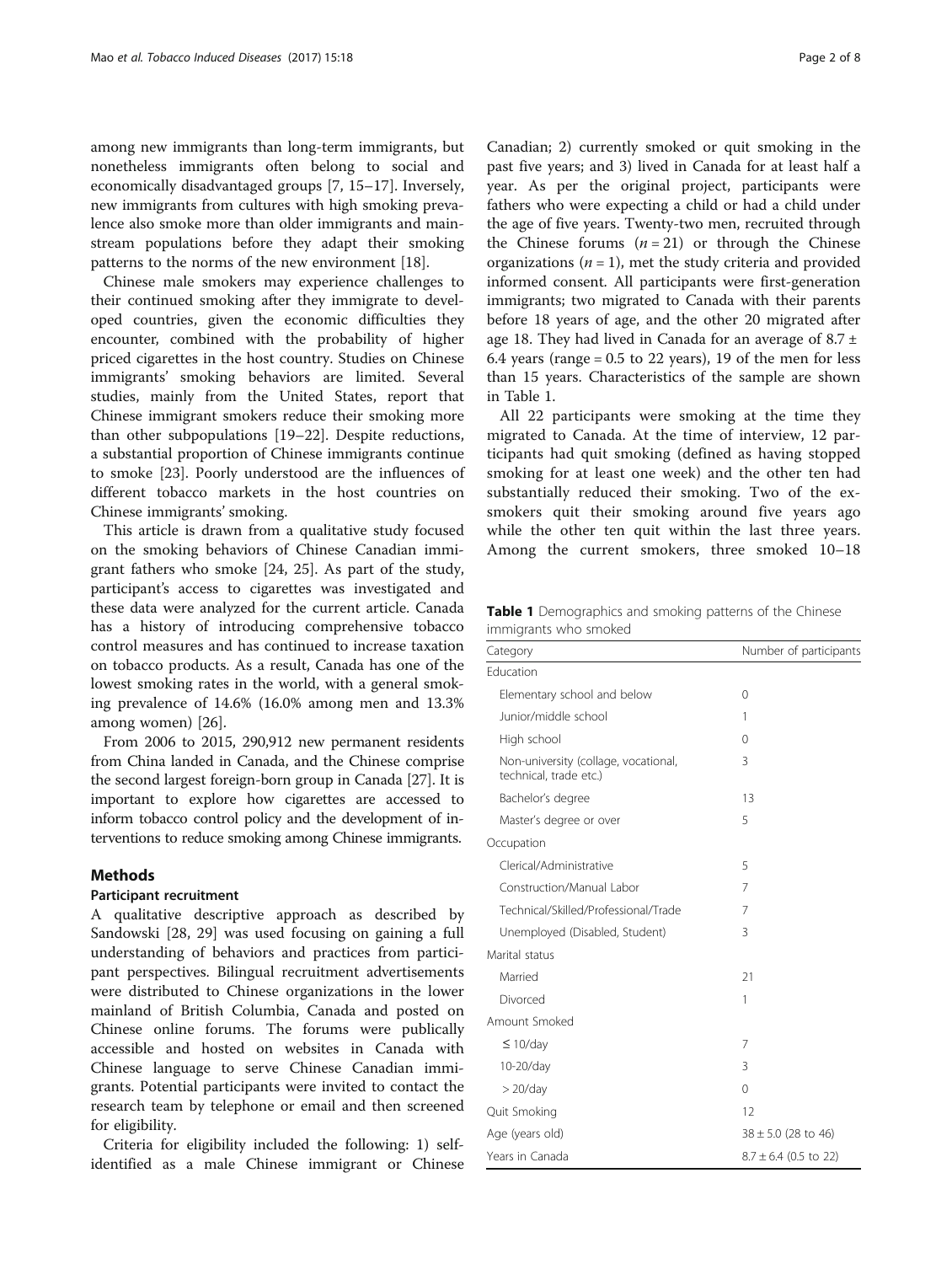cigarettes per day (CPD) and the other seven smoked fewer than 10 CPD.

#### Data collection

Semi-structured interviews were conducted via telephone with all the participants except one, with whom a face-to-face interview was conducted. Canada is a vast country in terms of geographical size and telephone interviewing maximized the researchers' ability to reach Chinese immigrants from multiple regions. More importantly, telephone interviewing afforded participants more anonymity than face to face interviewing [\[30\]](#page-7-0). The interviews focused on changes in the participants' smoking since immigration, exploring participants' access to cigarettes. Interview questions included: "How has your life changed since you came to Canada?"; "How has your smoking changed since you came to Canada?" "What do you think of the differences in smoking practices between Canada and China?" and "How do you get your cigarettes in Canada?"

Probes and follow-up questions were used to encourage the participants to provide more information related to the purposes of the study. The interviews were conducted by the first author, a bilingual researcher (AM), and lasted from between 30 and 90 min. The data from the 22 interviews were rich, covering different aspects of the participants' smoking experiences. The changed smoking behaviors and their related contributors, and the participants' perception on the smoking difference between China and Canada have been presented in somewhere else [\[24, 25, 31](#page-7-0)]. Probes and follow-up questions were also used to encourage the participants to share information on whether and how they accessed cigarettes via unconventional ways, such as online purchases, duty-free purchases, and crossborder shopping, etc. The participants clearly related their accessing cigarettes to their economic situation and supplemented information concerning their employments to the question "How has your life changed since you came to Canada?" These data set foundation for this article.

#### Data analysis

The participants, who were all Chinese immigrants currently smoking or having once smoked, were coded as "CS" (Chinese smoker), and numbered sequentially as they entered the study. All interviews were digitally recorded, translated into English and transcribed. A bilingual research assistant with Chinese and English proficiency translated the interviews and the translations were checked by the bilingual researcher (AM). The team used qualitative content analysis [[31\]](#page-7-0) wherein the primary aim was to describe the phenomena. The categories and names were initially derived from data

based on close readings of the first three interviews. These emergent categories were organized and grouped into meaningful clusters and definitions developed to form a coding framework that was used to systematically code the interview data. The qualitative data management program NVivo8 was used to code and retrieve data. Data coded to each of the categories were reviewed in detail by comparing and contrasting data from all participants. Attention was paid to identifying patterns in participants' perspectives about accessing cigarettes and illustrative quotes were identified.

#### Results

The men quit or reduced their smoking due to various reasons, as 'Concern over impacts of smoking on children's health', 'Different smoking environment between China and Canada', and 'economic concern' being cited as the most important facilitators. These facilitators have been presented elsewhere [\[24\]](#page-7-0). Although 'economic concern' was cited as an independent facilitator, this factor was, in fact, interplayed with other factors to produce complicated influence on the men's changed smoking, which will be described in detail below.

Access to cigarettes and smoking patterns following immigration were directly influenced by challenges associated with immigration, the landscape of tobacco control in Canada and the responsibilities associated with fatherhood. The majority (20) of the 22 participants migrated to Canada in adulthood, and they described significant life changes after immigration. In most of the participants' families, the wives were either full-time caregivers or worked part-time, because they could not afford paid childcare services. The fathers (participants) were expected to act as the primary breadwinners for the family. Despite being well educated and/or having had good jobs in China, the men had difficulty finding suitable jobs after they arrived in Canada. Several participants attended Canadian universities to pursue further career training. Others were underemployed, and worked as laborers or in unskilled jobs with poor salaries. Several participants worked two part-time jobs, mainly in Chinese restaurants or supermarkets.

All participants, both current smokers and ex-smokers, talked about the high price of cigarettes in Canada and in relation to their financial situation. They complained that the cigarettes in Canada were much more expensive than those in China. Unlike China, where a wide price range in cigarettes facilitates smoking for individuals from different economic conditions, Canadian cigarettes were universally expensive with no discounted or cheaper brands. Several participants mentioned going to licensed retailers, such as gas stations, supermarkets, or convenient stores, to buy full-taxed cigarettes, but more often they sought cheaper sources to afford their smoking (Table [2\)](#page-3-0). The following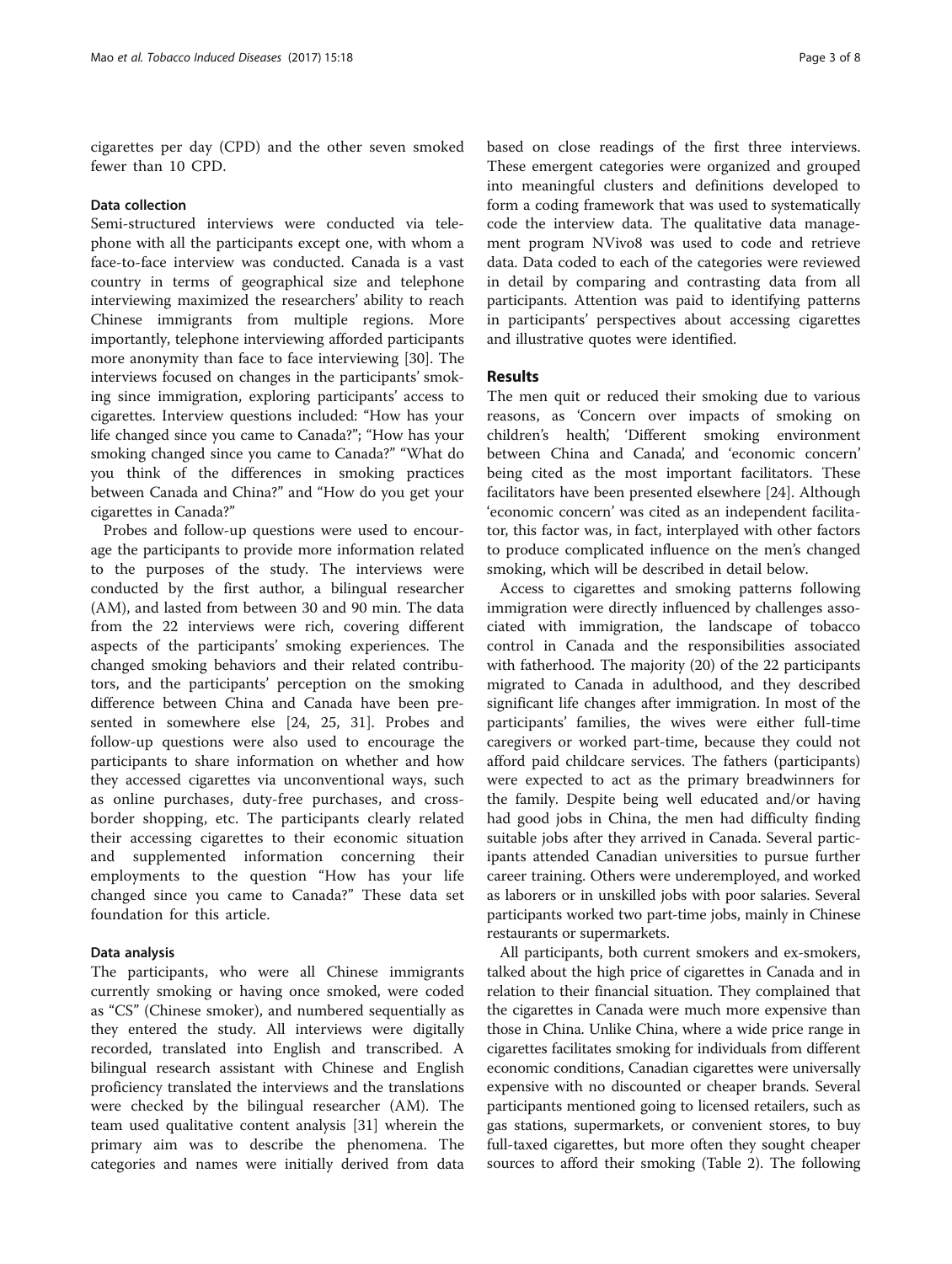<span id="page-3-0"></span>Table 2 The price-reduction sources cigarettes mentioned by the participants

| The sources                          | N  |
|--------------------------------------|----|
| Bringing in cigarettes from China    | 20 |
| Online purchase                      | 11 |
| Buying cigarettes in duty-free shops | 8  |
| Cross US-Canada border purchase      |    |
| Roll-your-own cigarettes             |    |
| Purchase in Indian' reservations     |    |

section details the avenues participants found to purchase cheap cigarettes.

# Bringing in cigarettes from China

Almost all the participants described obtaining Chinese cigarettes directly from China. They did this for two reasons. The most prominent reason was, of course, the lower price of Chinese cigarettes. The other reason was that participants preferred the taste of Chinese cigarettes. A participant (CS2) who had lived in Canada for three years and had quit smoking for four months explained the taste difference between Chinese and Canadian cigarettes, "Chinese cigarettes are toasted, while western cigarettes are mixed. The tastes are quite different." (CS2). The mixed cigarettes were those made of toasted and sun dried tobacco. Some participants, especially those who had lived in Canada for less than two years, complained about the "unpleasant" taste of Canadian cigarettes.

The participants, therefore, sought out Chinese cigarettes. Since Canadian customs allowed adults entering Canada to bring in one carton of cigarettes, participants commonly asked their friends and family members, whether they were smokers or not, to bring cigarettes whenever they visited Canada. One participant stated: "When I first came to Canada… I brought a couple of cartons of Chinese cigarettes. Later my friends brought 5 or 6 for me when they came here from China."(CS2, ex-smoker). With the increasing number of Chinese individuals migrating to Canada and greater numbers of Chinese visitors entering Canada every year, global travel patterns between China and Canada have become an important means of supply for cheap cigarettes. A current smoker (CS14) who smoked 2–3 CPD and had lived in Canada for seven years said "My source of Chinese cigarette never stops."

In China, smoking is embedded into men's social life and smoking premier brands of cigarettes is a cultural signifier of status; however, once in Canada the participants no longer felt compelled to share and gift cigarettes with other men. A participant (CS12) who had quit smoking three years previous, described how Chinese immigrants usually did not buy the premier

brands, but felt the ordinary Chinese cigarettes now met their needs, "The expensive cigarettes in China, like Zhonghua [the name of a premier brand of Chinese cigarettes] is not fancy here because many Chinese don't smoke that brand. The ordinary brands of 5 or 10 RMB [1Canadian dollar =0.98U.S. dollar =6.04 Chinese renminbi in 2013] a pack are popular." Participants who had once purchased premier brands to impress their business partners, superiors, and colleagues, thought they spent less on smoking after arriving in Canada. Also, because there was no culture of gifting tobacco in Canada, the participants could more easily estimate how long their cigarette stock would last in scheduling a fresh supply.

## Online purchase

The participants said they used the Internet to find online sources for Chinese cigarettes. With dozens of Chinese websites available in Canada, the participants never found difficulty in seeking out online sellers. Online sales were offered by both smokers and nonsmokers and presented significant savings for regular smokers. A participant who had quit smoking one and half years ago said:

Chinese cigarettes are much cheaper than Canadian cigarettes. I can tell you if Caucasians are able to buy cigarettes from China, they would buy them too. It is a competition. One pack of cigarette in Canada costs 8 or 9 dollars but it only costs 3 or 4 dollars for the same brand in China; it is almost half price. If you do the calculation, how much money can you save in a year if you save 30 dollars every month? (CS8)

Because of Canadian customs laws, the online cigarette sales are for personal use only. The participants, however, had noticed how the online sales were expanding rapidly. "The online market is indeed a big market, and a mature market. If you surf the XX [one Chinese website in Canada, name redacted], you will find that many Chinese are selling cigarettes there." (CS6, current smoker)

The only concern participants expressed about online cigarette sales was the possibility of buying "fake" cigarettes. The Chinese immigrants were adamant that there were many fake cigarettes in the marketplace in China; therefore, it was possible that fake cigarettes would find their way to online markets. It is not surprising that the possibility of buying fake cigarettes prevented several participants from buying online. A participant (CS20) who currently smoked 1–3 CPD said, "I don't buy cigarettes shown on those Chinese websites, because my friends told me there are fake." Therefore, the online sales often involved face-to-face contact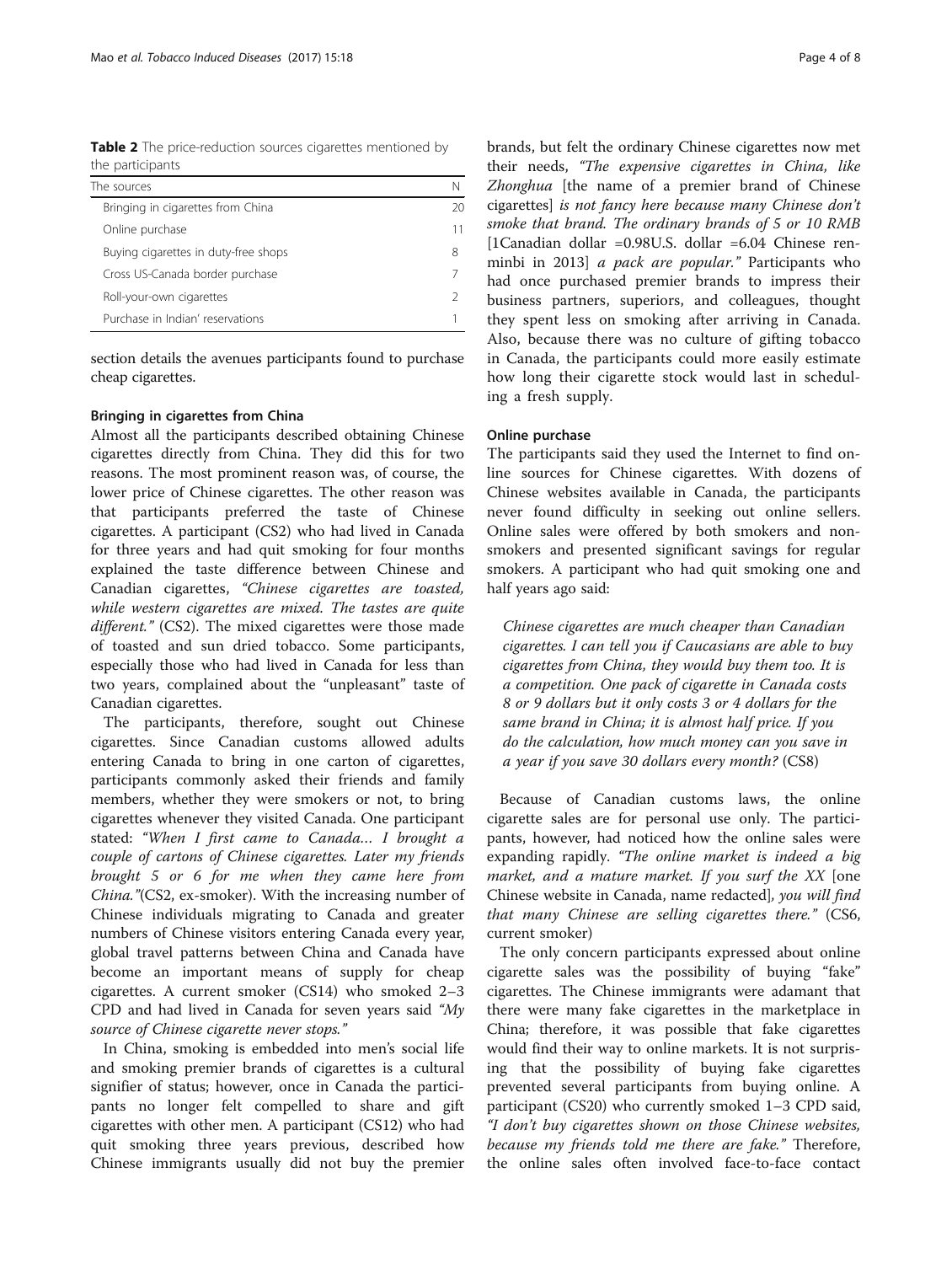between buyers and sellers after initial contact had been established over the Internet. When personally meeting a seller, the buyer would have a chance to check whether the cigarettes were fake or not. A participant who currently smoked (CS 17) said he sometimes bought cigarettes online, and described his way of assessing the possibility of fake cigarettes: "After we met he showed me the carton he was selling. I checked the packing and smelled the cigarettes. He encouraged me to try one of the cigarettes."

Despite being referred to as an "online" purchase by the participants, the Chinese websites actually functioned as a method of connecting buyers and sellers in person, because there was no payment system on the websites. Payment took place offline, face-to-face, as CS17, a current smoker, detailed about the purchasing process: "You go to the web, find someone near your place selling cigarettes. You make a phone call. Then you decide to meet each other at some time in somewhere. You then do the trade face to face."

As importing cigarettes from China for personal use was legal, the online trade was also perceived by participants to be legal. A participant who had quit smoking for four months (CS2) but had previously accessed cigarettes using the online system, defended his purchase, saying: "It is usually legal, unless you buy cigarette packs in a large number from someone." So it was possible that both sellers and buyers sometimes divided larger sales into smaller chunks to avoid being labeled as "illegal."

#### Buying cigarettes in duty-free shops

Duty-free shops were a must-go place to shop for almost all the participants when they travelled across borders. These shops are the only Canadian retail outlets that sell Chinese cigarettes, and the cigarettes in these shops are even cheaper than those in Chinese markets. A participant (CS12) who had quit smoking for three years spoke of the price difference, "I bought a carton of Zhonghua [a Chinese cigarette brand] in a duty-free shop in the US. It was a little more than 40USD, cheaper than in China." Interestingly most participants, including those who had quit smoking, purchased duty-free cigarettes not for themselves but for other people, because the brands of cigarettes in the duty-free shops were often the premier ones. Also, the participants preferred the premier brands from duty-free shops because these brands were believed to be genuine; whereas, people might get fake brands in the markets in China. In fact, cigarettes in the duty-free shops were in such demand that it was often difficult for the participants to obtain them. One participant (CS12) remarked that although he had quit smoking, he still routinely went to the duty-free shops to buy cigarettes and other items for his family

and friends each time he crossed the border. According to him, it was hard to get the premier cigarettes in the airports duty-free shops, but he always tried;

You are not able to get them. They are sold out quickly. I guess it is because there are too many fake brands in Chinese markets. My friends who work in the airport told me that all the Zhonghua [a premier cigarette brand] would be bought up by the clerks working there as soon as Zhonghua arrived. (CS12, ex-smoker)

Regardless of smoking status, most participants, as well as their friends and family members, always stopped in duty-free shops to purchase cigarettes for gifts or personal use. The cigarettes purchased in duty-free shops here went in two directions: inside Canada for immigrant smokers' use and outside Canada to satisfy the Chinese gifting culture and international smokers' preference for specific brands.

#### US-Canada cross border purchases

Some participants described their purchase of cigarettes from US markets. They mentioned how cigarettes were cheaper in the US: "My friends brought me Camel and Davidoff from the US. These are American brands. There are the same brands here in Canada. But they are cheaper in the US."(CS14, current smoker) "One pack of Marlboro costs 11 dollars in Canada; if I go to the US I only spend 7 dollars for a pack." (CS13, ex-smoker)

Despite cheaper cigarettes, US-Canada cross border purchases were practiced by only a few participants due to customs laws. One participant explained, "There is a regulation that you need to stay in the US for at least 48 h for being able to bring in a carton of cigarettes." (CS13, ex-smoker). As a result, the participants who smoked asked other people to buy cigarettes for them whenever they visited the US. Two participants who lived near the US border stated that US cigarettes were their primary source of cigarettes. They frequented the US for cheaper cigarettes and other daily necessities. One participant who had lived in Canada for 11 years and had quit smoking just two months previous due to health concerns for his two young children, joked that he crossed the border so often that he was more American than Canadian;

I live in Surrey and it takes me only 20 min to drive to the Costco in the US. All the goods in the US supermarkets are cheaper than those in Canada. Once I run out of cigarettes I go there to buy. In daily life I spend USD not CAD [Canadian dollar]. I feel myself semi-American, perhaps more American than Canadian. [laughed] (CS22)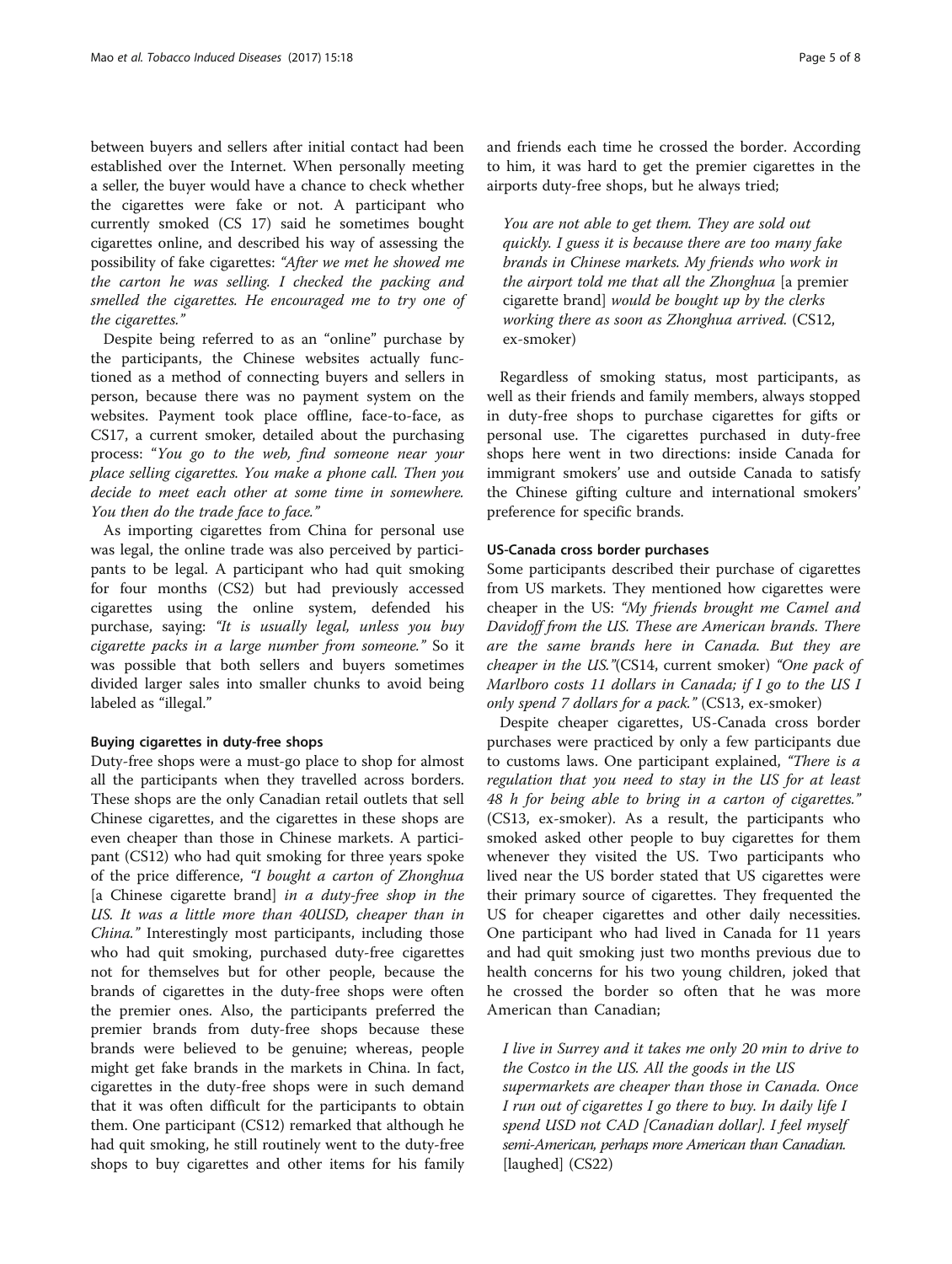# Purchasing from First Nations

A participant from Quebec who smoked 1–3 CPD talked about his experiences with purchasing cigarettes on Indian reservations: "I don't go online purchase. I usually go to the Indian's reservations to buy cigarettes because they are cheaper there." He made these purchases with the knowledge that it was illegal for First Nations Canadians to sell cigarettes, "The cigarettes that Indians make are very cheap because there's no tax on them. But they are not licensed to sell. The law regulated their cigarette sales for only their own use." He was, however, not concerned about an illegal purchase because he had heard many Canadians who purchased cigarettes in this way were never bothered by the police.

# Roll-your-own cigarettes

A few participants resorted to purchasing loose tobacco to roll their own cigarettes to reduce the cost of smoking. One participant admitted to growing tobacco in his apartment, and vividly described the way he cared for the plant. According to him, rolling the tobacco leaves from his own plants had distinct benefits: "It is obviously cheap to smoke this way. The tobacco leaves are very clean because these are the ones you have grown, right?" He was also confident that his roll-your-own method was legal. "You know the drugs, weed. Many people plant them at home too. That is illegal. But planting tobacco leaf is legal. The farmers in China usually plant tobacco for their own use. It's like the same." Although he claimed that many other people around him did the same, none of the other Chinese participants mentioned having planted tobacco or even having heard of it. They were not sure about legality of this practice but suggested that people who had done the same might not tell outsiders if they perceived the practice as illegal.

#### **Discussion**

This is the first study to explore how Chinese Canadian immigrant men who smoke access cigarettes. It provides valuable knowledge about the ways in which Chinese immigrants circumvent fully taxed cigarettes in Canada to continue their smoking.

This study supports the findings from previous research showing that although higher priced tobacco products may prompt low SES smokers to reduce or quit smoking, higher prices trigger the search for low or non-taxed options [[8](#page-7-0)–[10](#page-7-0), [32](#page-7-0)]. The Chinese immigrant participants in this study resorted to some novel methods to satisfy their search for cheap cigarettes, a purchasing pattern that somehow deviates from the tobacco purchasing patterns of the mainstream population. A recent Canadian survey reported that smokers in Canada buy their cigarettes in the following ways: some 90% from a small grocery or convenience store or gas station, 6.5% from friend/family/someone else, 2.4% from First Nations reserves, and 2,2% from other sources [[26\]](#page-7-0). While the participants, particularly the newer immigrants, might not be familiar with some of these purchasing patterns, they found unique means to buy cheap cigarettes by making use of their linkages to China. Strikingly, these Chinese immigrants were able to carry on purchasing cheap cigarettes on a long term basis. By accessing the cheap Chinese cigarettes, the Chinese immigrants were not only able to stick to their preferred cigarette tastes, but more importantly, afforded their smoking outside China.

Studies have found that people with high SES tend to buy overseas cigarettes simply because they travel overseas more often than those of lower SES [[10\]](#page-7-0). Our study, however, identified how, despite their SES constraints, the Chinese immigrants also accessed cheap overseas cigarettes based on their international connections. The customs restrictions at Canadian borders did not influence the participants' stock of Chinese cigarettes. Increased international travel among the Chinese participants' extended family and friends facilitated their access to Chinese cigarettes across borders. The practice of accessing Chinese cigarettes has become an established behavior that involved the immigrants and their wider social networks. In this way, global travel patterns have outstripped the capacity for national and local regulatory frameworks to restrict tobacco. It is possible that within the context of international travel and international immigration patterns, tobacco purchasing patterns have reverted to patterns not unlike marijuana and other black market substances.

The influx of Chinese cigarettes brought across borders by Chinese immigrants and visitors has led to the online sales of Chinese cigarettes. There is a good possibility that the online market will grow with the inflow of more Chinese immigrants and visitors. It may develop beyond Chinese communities and attract mainstream smokers in Canada due to the extremely low price of Chinese cigarettes in this unregulated market. The participants expressed concerns about fake cigarettes with the surge of the online market and their concerns are justified. Produced in illegal cigarette factories in China, fake cigarettes in the form of "knock-off" Marlboros and other popular brands, are sold around the world. Lab tests indicate that these fake cigarettes contain higher levels of nicotine and toxic chemicals than brandname cigarettes as well as contaminants [\[33\]](#page-7-0).

Still, this demand for low-priced cigarettes will continue to fuel the presence of Chinese manufactured fake cigarettes available for online purchase. Other researchers have argued that the purchase of cheap online cigarettes is more likely to be used by people of higher SES, because it requires specific equipment and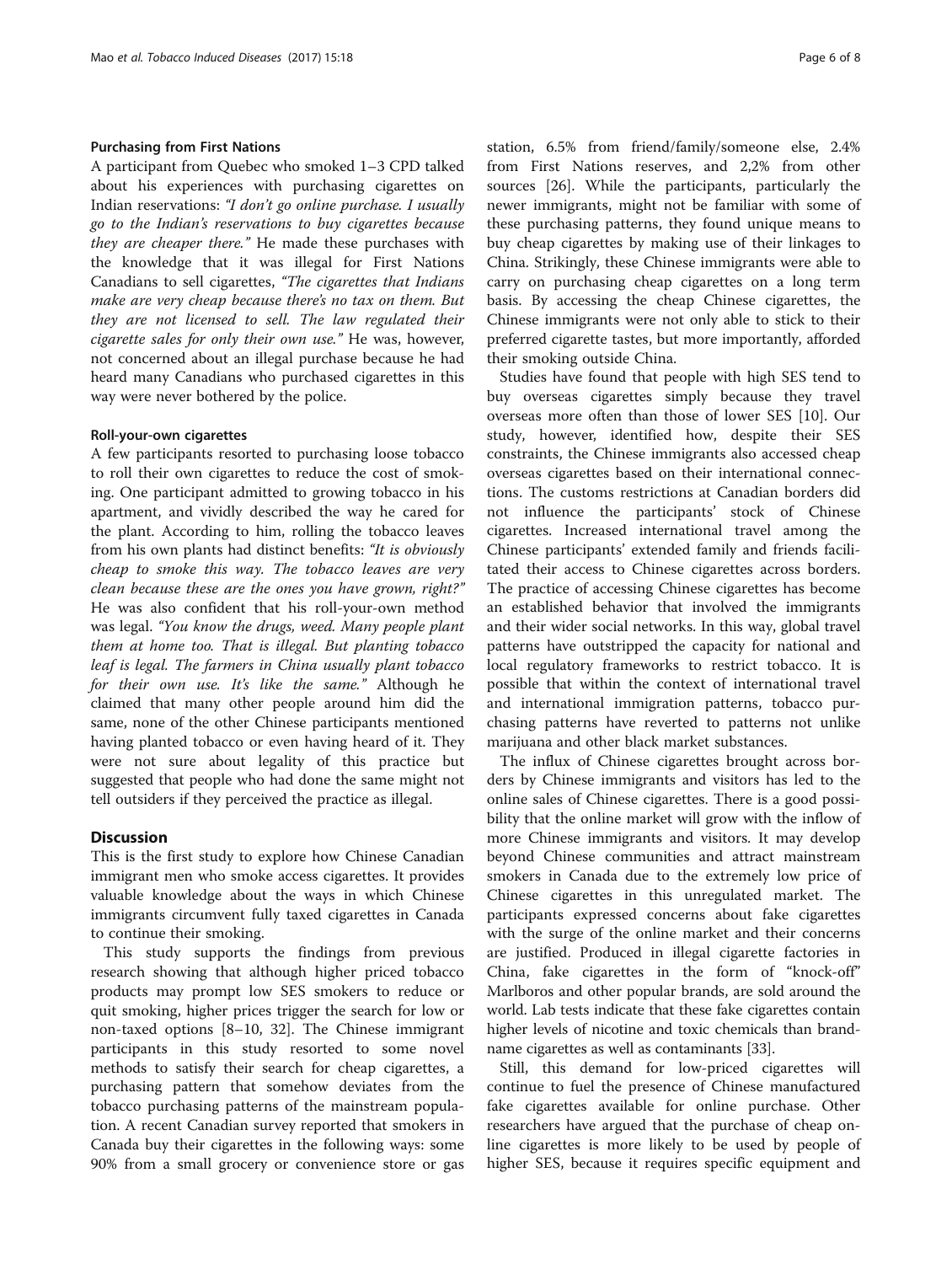skills [[9, 34](#page-7-0)]. However, as computers, including mobiles and wi-fi internet access is quickly becoming a norm of daily life for people from all backgrounds, online transactions in cigarettes will likely continue to grow.

Our study reveals that in addition to price-reduction, duty-free shop purchases reinforced the Chinese culture of gifting tobacco, which further enhanced the shopping motivations among the Chinese immigrants and their visitors. Other means of price-reduction purchases, such as purchasing cigarettes from neighboring USA, and purchasing cigarettes on First Nations reserves, were less likely to be used by participants in this study. This might be due to Chinese immigrants' unfamiliarity with these sources or perhaps that their current sources had already met their needs. Still, there is a possibility that Chinese immigrants may explore other means of access the longer they live in Canada or as their smoking patterns change.

It should be pointed out that the flowing direction of cigarettes across borders may change with the change of exchange rates of currencies, which seem to have become more fluctuated in the past years. During the time the study was conducted in 2013, the value of Canadian dollar was also the same of USA dollar. The Canadian dollar has ever sense devalued compared to US dollar. The current US-Canada exchange rate is very unfavorable to Canadians and may mean that "border crossing" for cigarettes from USA to Canada is no longer attractive.

# Limitations

As with all qualitative research, caution is needed in generalizing the findings from this study to Chinese immigrants who smoke, not only because of the small number of the participants, but also because of the participants being a group of expectant fathers or fathers of young children. Also, the reliance on telephone interviews might have resulted in participants omitting information or communicating in ways that did not reflect the actual situation. For example, some participants might have perceived unconventional access to cigarettes as illegal and may have concealed their actual experiences.

# Implications for policies and research

As international efforts have attempted to curb illegal trade in tobacco, our study sheds light on how individuals legally obtain cheap cigarettes across borders and therefore sustain smoking prevalence among the immigrants. The current measures have not done enough to control the cross-border flow of cigarettes when each and every person travelling can legally carry cigarettes. A complete ban on tobacco crossing borders may be necessary.

Online purchase of cigarettes is a rapidly developing market in almost every country, and some nations have imposed restrictions. For example, in the USA, governments have collaborated with credit card companies to control online tobacco business [\[35](#page-7-0)]. The findings of the current study, however, pose new challenges to online sales because Chinese immigrants' online purchases also involve off-line personal contacts. Monitoring and restrictions may need to be applied to website advertisements of tobacco products, regardless of language.

There are suggestions that tax increases should equally apply to factory-made and roll-your-own cigarettes [\[32](#page-7-0)]. While the First Nations people continue to offer tax-free sales of tobacco in their communities, there have been calls to implement taxation of tobacco sold to nonstatus Indians [[8\]](#page-7-0). Increasing tobacco taxes in neighboring countries with lower cigarette prices has also been suggested. The European Union has urged to reduce price differences between the union countries, and to reduce the number of cigarettes or amount of loose leaf tobacco that a person can legally import for personal consumption [[10\]](#page-7-0). However, the findings from our study suggest that imposing restrictions on the number of cigarettes that individuals can carry across borders is not likely to be sufficient to slow or stop the global movement of cigarettes. A complete ban on tobacco products across borders is necessary. However, it is not clear how countries could co-ordinate this effort and the extent to which it could stimulate the black market is unknown.

# Conclusions

The current study findings support the notion that price-reduced sources of cigarettes are popular among Chinese immigrants. It also indicates that the current cross-border regulations on cigarettes are being abused. Findings from this study support the WHO's (2016) calls for policy makers, researchers, and the public to work together to curb the illicit trade of tobacco products. Our study is the first to provide in-depth knowledge about Chinese Canadian immigrant men's access to cheap cigarettes. The findings of the study may have implications to other immigrants, because other immigrants may also seek low price cigarettes due to their similar social economic condition to Chinese immigrants. Future research studies could explore more detailed features of access to expose gaps in policy and improve tobacco regulatory frameworks.

#### Abbreviations

CAD: Canadian dollar; CPD: Cigarettes per day; CS: Chinese smoker; RMB: Renminbi, Chinese dollars; SES: Social economic status; WHO: World Health Organization

# Acknowledgements

Not applicable.